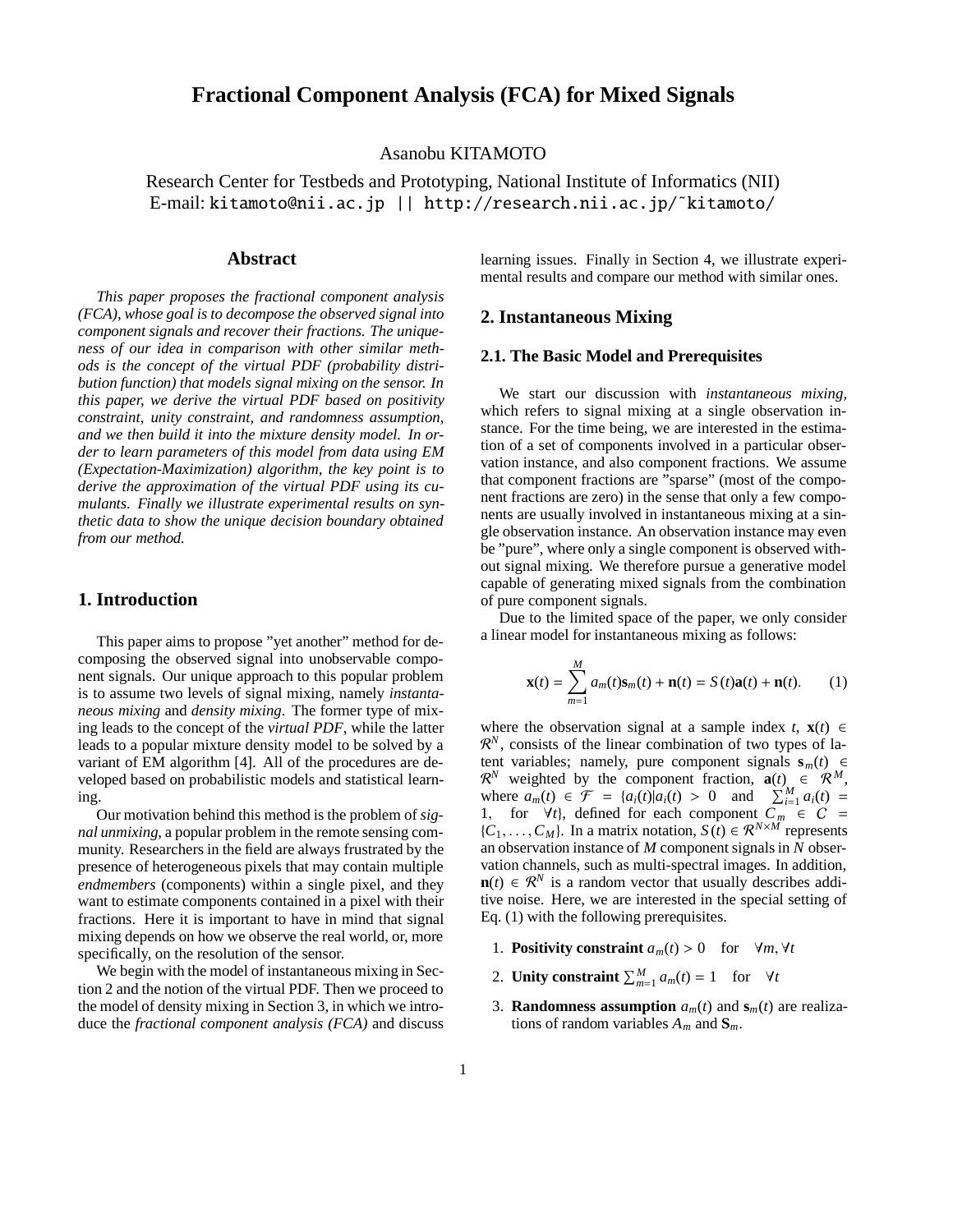

**Figure 1. A graphical representation for instantaneous mixing of three components. Note that component fractions** *Ai* **are not independent because of the unity constraint.**



**Figure 2. A graphical representation for the density mixing. 'P' and 'M' denotes a pure and a mixed observation, respectively.**

Figure 1 illustrates the graphical representation of instantaneous mixing. We assume that 1) all of the latent variables – component signals and component fractions – are random variables, 2) component signals are mutually independent, and 3) the component fraction and the component signal is independent. Component fractions, however, are not independent because of the unity constraint.

#### **2.2. Virtual PDF**

We assume that instantaneous mixing occurs at each observation instance with the different combination of components, as illustrated in Figure 2. Now, suppose that we collect only observation instances generated from the instantaneous mixing of the same components. Then it is natural to assume the PDF for this set of observations, or the PDF of mixed signals. We call this PDF the *virtual PDF* in the sense that this PDF does not have a counterpart in the real world; or in other words, it is like a *virtual image* that appears as a result of signal mixing that occurs through the sensor. Hence, we cannot reach this PDF by simply searching for components existing in the real world.

To examine the virtual PDF, we first define a set of components  $C = \{C_1, \ldots, C_M\}$  that appear in the whole observation instances, and represents the random variable of the *i*-th component as  $S_i$  and its PDF  $S_i \sim p_i(s_i | \Phi_i)$ , where  $\Phi_i$ is the parameter vector. We then consider a subset of  $C$  to represent every possible signal mixing that may occur from C. For example, a subset of size 2 is defined as

$$
\Omega_2 = \{ \omega_{(i,j)}^{(2)} = \omega_k^{(2)} | C_i \in C, C_j \in C, i \neq j \},\tag{2}
$$

for  $k = 1, ..., {M \choose 2}$ . In the same way, we may define subsets  $\Omega_i$ ,  $(i = 2, \dots, M)$  with  $\binom{M}{i}$  elements.

We next represent the PDF of signal mixing  $\omega_k^{(M)}$ . Without loss of generality, we may re-number component indices as  $\omega_k^{(M)} = \{C_1, \ldots, C_M\}$ . Then we obtain the PDF  $p(\mathbf{x} | \omega_k^{(M)})$ as a marginal distribution over component fractions **a**:

$$
p(\mathbf{x}|\omega_k^{(M)}) = \int p(\mathbf{x}, \mathbf{a}|\omega_k^{(M)})d\mathbf{a} = \int p(\mathbf{x}|\mathbf{a}, \omega_k^{(M)})p(\mathbf{a})d\mathbf{a},
$$
 (3)

where  $p(\mathbf{a})$  is the prior of component fractions. To simplify the notation, we hereafter drop  $\omega_k^{(M)}$ . We then focus on the  $p(\mathbf{x}|\mathbf{a})$  term in Eq. (3). Putting Eq. (1) yields

$$
p(\mathbf{x}|\mathbf{a}) = p(a_1\mathbf{s}_1 + \dots + a_M\mathbf{s}_M|\mathbf{a}) = p(\mathbf{s}_1, \dots, \mathbf{s}_M|\mathbf{a}) \qquad (4)
$$

in which we omit the noise term **n** for brevity, although it can be naturally incorporated into our model. Independence assumptions as represented in Figure 1 further lead to

$$
p(\mathbf{x}|\mathbf{a}) = \frac{1}{a_1 \cdots a_M} p_1\left(\frac{\mathbf{s}_1}{a_1}\right) * \cdots * p_M\left(\frac{\mathbf{s}_M}{a_M}\right),\tag{5}
$$

where  $*$  denotes convolution. Note that we have  $a_i > 0$ because, in subset selection, only the components involved in signal mixing are selected. Now, a convenient tool to work with convolution is the characteristic function (CF)  $\varphi(\mathbf{w}) = \int e^{j\mathbf{w}^T\mathbf{x}} p(\mathbf{x}) d\mathbf{x}$ , where *j* is an imaginary number and the superscript  $T$  denotes the transpose. Then we can simplify the CF  $\varphi_{X|A}(\mathbf{w})$  of PDF  $p(\mathbf{x}|\mathbf{a})$  as

$$
\varphi_{X|A}(\mathbf{w}) = \frac{1}{a_1 \cdots a_M} \prod_{m=1}^M a_m \varphi_m(a_m \mathbf{w}) = \prod_{m=1}^M \varphi_m(a_m \mathbf{w}). \quad (6)
$$

Finally, we can derive  $p(x|\mathbf{a})$  from Eq. (6) by the inversion formula  $p(\mathbf{x}|\mathbf{a}) = \frac{1}{(2\pi)^N} \int_{\mathbf{w}} e^{-j\mathbf{w}^T \mathbf{x}} \varphi_{X|A}(\mathbf{w}) d\mathbf{w}$ , and we reach  $p(\mathbf{x})$  after the marginalization of Eq. (3).

We can thus compute the PDF of mixed signals for any combination of components, provided that we can explicitly represent both the PDF of each component and the prior of component fractions. In addition, although this computation is theoretically possible, above procedure requires prohibitively high computational complexity in practice.

# **3. Density Mixing**

#### **3.1. Mixture Density Modeling**

Having derived the virtual PDF, we then develop a model for density mixing. Figure 2 suggests that the observation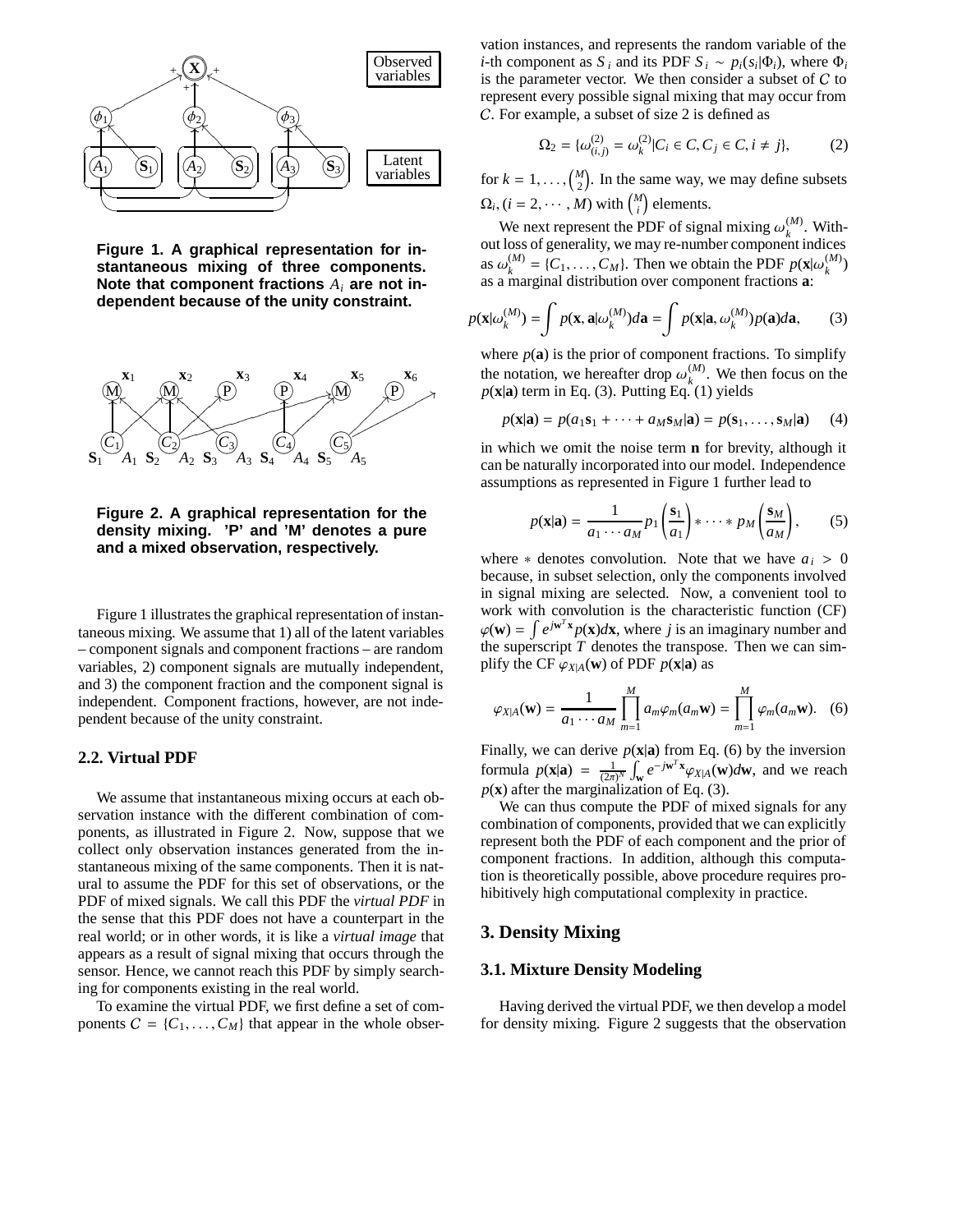$$
m_{X}^{(1)} = \frac{\sum_{m=1}^{M} \theta_{m} \mu_{m}}{\theta}, \qquad m_{X}^{(2)} = \frac{\sum_{m=1}^{M} (\theta_{m})_{1} (\mu_{m}^{2} + \sigma_{m}^{2}) + \sum_{\substack{m,n=1 \ m \neq n}}^{M} \theta_{m} \theta_{n} \mu_{n} \mu_{m}}{(\theta)_{1}}
$$
  
\n
$$
m_{X}^{(3)} = \frac{\sum_{m=1}^{M} (\theta_{m})_{2} (\mu_{m}^{3} + 3\mu_{m}\sigma_{m}^{2}) + \sum_{\substack{m,n=1 \ m \neq n}}^{M} \theta_{m} (\theta_{n})_{1} (\mu_{m} \mu_{n}^{2} + 3\mu_{m}\sigma_{n}^{2}) + \sum_{\substack{m,n=1 \ m \neq n \neq n}}^{M} \theta_{m} \theta_{n} \theta_{0} \mu_{m} \mu_{n} \mu_{0}}{(\theta_{0})_{2}}
$$
  
\n
$$
m_{X}^{(4)} = \frac{\sum_{m=1}^{M} (\theta_{m})_{3} (\mu_{m}^{4} + 6\mu_{m}^{2}\sigma_{m}^{2} + 3\sigma_{m}^{4}) + \sum_{\substack{m,n=1 \ m \neq n}}^{M} (\theta_{m})_{1} (\theta_{n})_{1} (\mu_{m}^{2}\mu_{n}^{2} + 6\mu_{m}^{2}\sigma_{n}^{2} + 3\sigma_{m}^{2}\sigma_{n}^{2})}{(\theta)_{3}} + \sum_{\substack{m,n=1 \ m \neq n \ m \neq n \neq n}}^{M} \theta_{m} \theta_{n} \theta_{n} \theta_{n} \right) (\mu_{m} \mu_{n} \mu_{o}^{2} + 6\mu_{m} \mu_{n} \sigma_{o}^{2}) + \sum_{\substack{m,n,p=1 \ m \neq n \neq n}}^{M} \theta_{m} \theta_{n} \theta_{n} \theta_{0} \theta_{p} \mu_{m} \mu_{n} \mu_{0} \mu_{p}}{m_{n} \neq n \neq n \neq n}
$$
  
\n
$$
(9)_{3}
$$

Figure 3. The moments  $m_X^{(k)}$  of order  $k$  of the virtual PDF in the case of one-dimensional signals.  $m \neq n \neq o \neq p$  represents that none of them take equal values, and  $(\theta)_n = \theta(\theta + 1) \cdots (\theta + n)$ .

signal is in fact composed of pure signals and mixed signals. Intuitively, this idea can be written as follows;

$$
Mixture Model = Real PDFs + Virtual PDFs \qquad (7)
$$

where "Real PDFs" correspond to a traditional mixture models. Formally, we represent our mixture density model  $p(\mathbf{x}|\Phi,\Theta)$  corresponding to Eq. (7) as follows:

$$
p(\mathbf{x}|\Phi,\Theta) = \sum_{l=1}^{M} \pi_l p_l(\mathbf{x}|\Phi_l) + \sum_{\omega_k^{(l)} \in \Omega_l}^{\left|\Omega_l\right|} \pi_{\omega_k^{(l)}} p_{\omega_k^{(l)}}(\mathbf{x}|\Phi,\Theta),
$$

$$
\sum_{l=1}^{M} \pi_l + \sum_{l=2}^{M} \sum_{\omega_k^{(l)} \in \Omega_l}^{\left|\Omega_l\right|} \pi_{\omega_k^{(l)}} = 1, \quad (8)
$$

where Φ are parameters of component distributions, Θ are parameters related to instantaneous mixing, and  $\pi_{\omega_k}^{(l)}$  represents mixing parameters in density mixing. This mixture density model is the central model in *fractional component analysis (FCA)*, and the problem here is to learn those parameters and related latent variables from data.

For that purpose, we exploit EM algorithm [4], which is the standard algorithm for mixture density estimation. One advantage of EM algorithm for the exponential family of distributions is that parameter update rules can be factorized component-wise, which leads to computationally attractive algorithm. Our model, however, cannot take the full advantage of EM algorithm because of the following obstacles.

- 1. We cannot obtain a closed-form solution for the virtual PDF in general. Moreover, numerical integration involved in the computation of the virtual PDF is sometimes computationally prohibitive.
- 2. We cannot obtain component-wise rules for parameter updates because of the dependency of the virtual PDF on multiple components as illustrated in Figure 1.

#### **3.2. Approximation of the Virtual PDF**

To solve the first obstacle, we derive the approximation of the virtual PDF using its cumulants. The key point is to apply moment expansion to both sides of Eq. (3) to yield

$$
m_X^{(l_1,...,l_N)} = \int_F p(\mathbf{a}|\Theta) m_{X|A}^{(l_1,...,l_N)} d\mathbf{a}.
$$
 (9)

This shows that the moments of the virtual PDF  $m_X^{(l_1,...,l_N)}$ can be computed from the prior *p*(**a**|Θ) and the moments of  $p(\mathbf{x}|\mathbf{a})$  of the same order  $m_{X|A}^{(l_1,...,l_N)}$ , which is usually much easier to compute than  $m_X^{(l_1,...,l_N)}$ .

To take advantage of this property, we introduce the parametric family of PDFs with realistic descriptive power and mathematical tractability:

$$
p_m(\mathbf{x}|\Phi_m) = \frac{1}{(2\pi)^{N/2}|\Sigma_m|^{1/2}}e^{-\frac{1}{2}(\mathbf{x}-\mu_m)^T\Sigma_m^{-1}(\mathbf{x}-\mu_m)}
$$
 (10)

$$
p(\mathbf{a}|\Theta) = \frac{\Gamma\left(\sum_{m=1}^{M} \theta_m\right)}{\prod_{m=1}^{M} \Gamma\left(\theta_m\right)} \prod_{m=1}^{M} a_m^{\theta_m - 1} \tag{11}
$$

That is, we introduce the normal distribution  $N(\mu_m, \Sigma_m)$  as the model of component signals  $p_m(\mathbf{x}|\Phi_m)$ , and the Dirichlet distribution as the model of component fractions *p*(**a**|Θ). We choose those families of distributions because of both mathematical reasons and empirical justification [2].

With these settings, we can derive the moments and cumulants in a closed form. Due to the limited space, we only summarize analytically derived moments in Figure 3, from which we can easily derive cumulants using such relationship as  $c_X^{(1)} = m_X^{(1)}$  and  $c_X^{(2)} = m_X^{(2)} - m_X^{(1)}m_X^{(1)}$ *T* . These cumulants are then required for approximating the virtual PDF with Gram-Charlier expansion [1]. Basically it concerns a deviation from the normal distribution  $N(c_X^{(1)}, c_X^{(2)})$  having the same mean vector and covariance matrix.